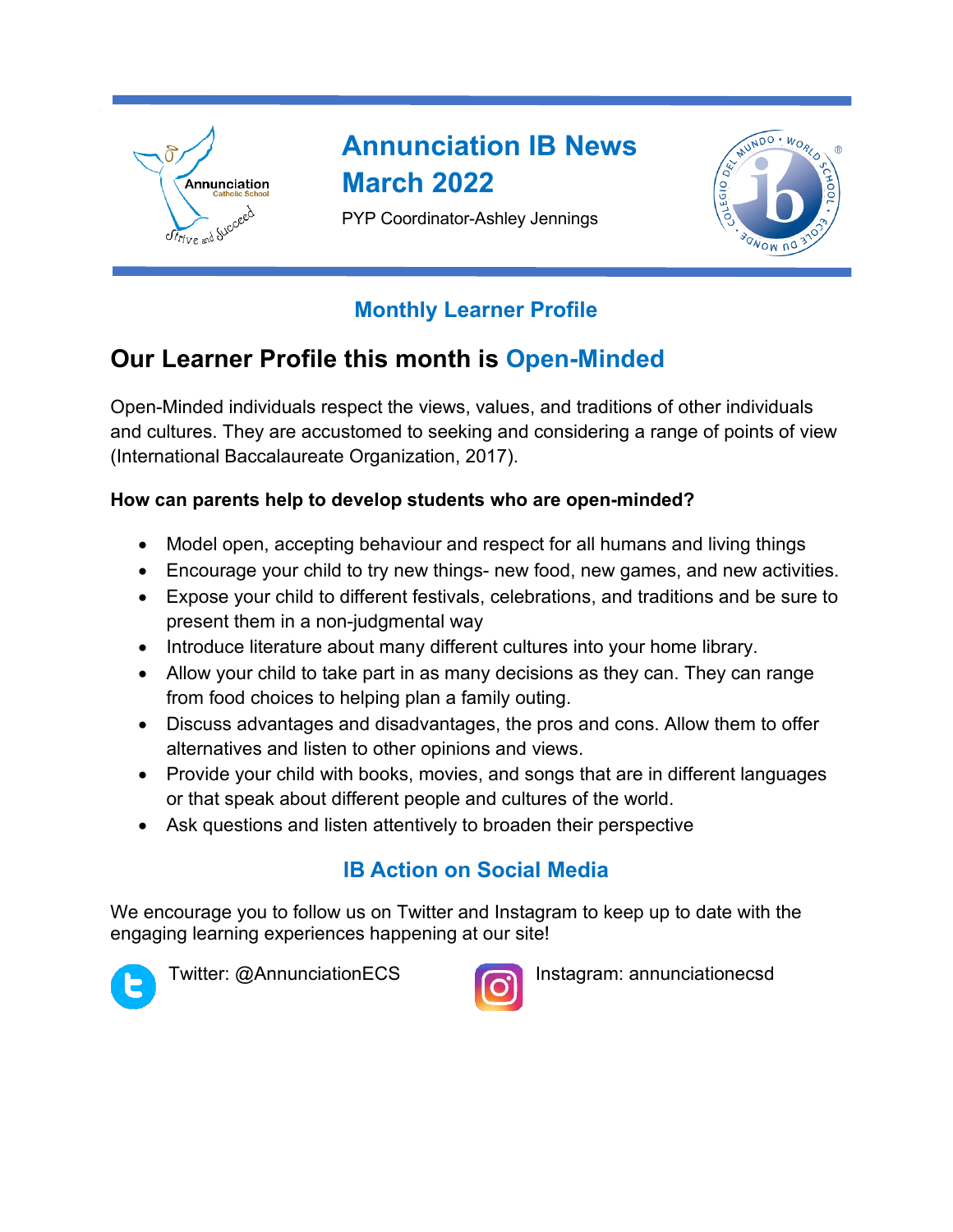## **Unit of Inquiry News**

#### **Whole School Action-Acts of Gratitude**

On February 18, 2022, Annunciation students delivered cards and notes of kindness to the community. Each grade was assigned a certain area of west Meadowlark including Annunciation church, Benevolence center, GEF Seniors Housing, Glenwood community mailboxes, Terra Losa parking lot, Misericordia hospital, St. Thomas More and St. Francis Xavier. Please see the excerpts below from several classes.

#### **Grade 1A**

We made cards for the seniors at the Benevolent Center. We also learned about taking care of our senses. We wanted to share our knowledge with the seniors so we decorated the senior center with our beautiful and informative posters. The seniors were so excited for our cards that they made cards for us!



#### **Grade 1B**

As a class we created prayer cards to bring to Annunciation Parish. The students also decided they wanted to donate food items for those in need and each brought a canned food item to donate.



## **Grade 2B**

The Grade 2B class made and delivered Friendship Cards to the residents of the West Lawn Senior Housing complex. Despite the brisk weather, the students enjoyed the walk and spreading cheer to others in our community.